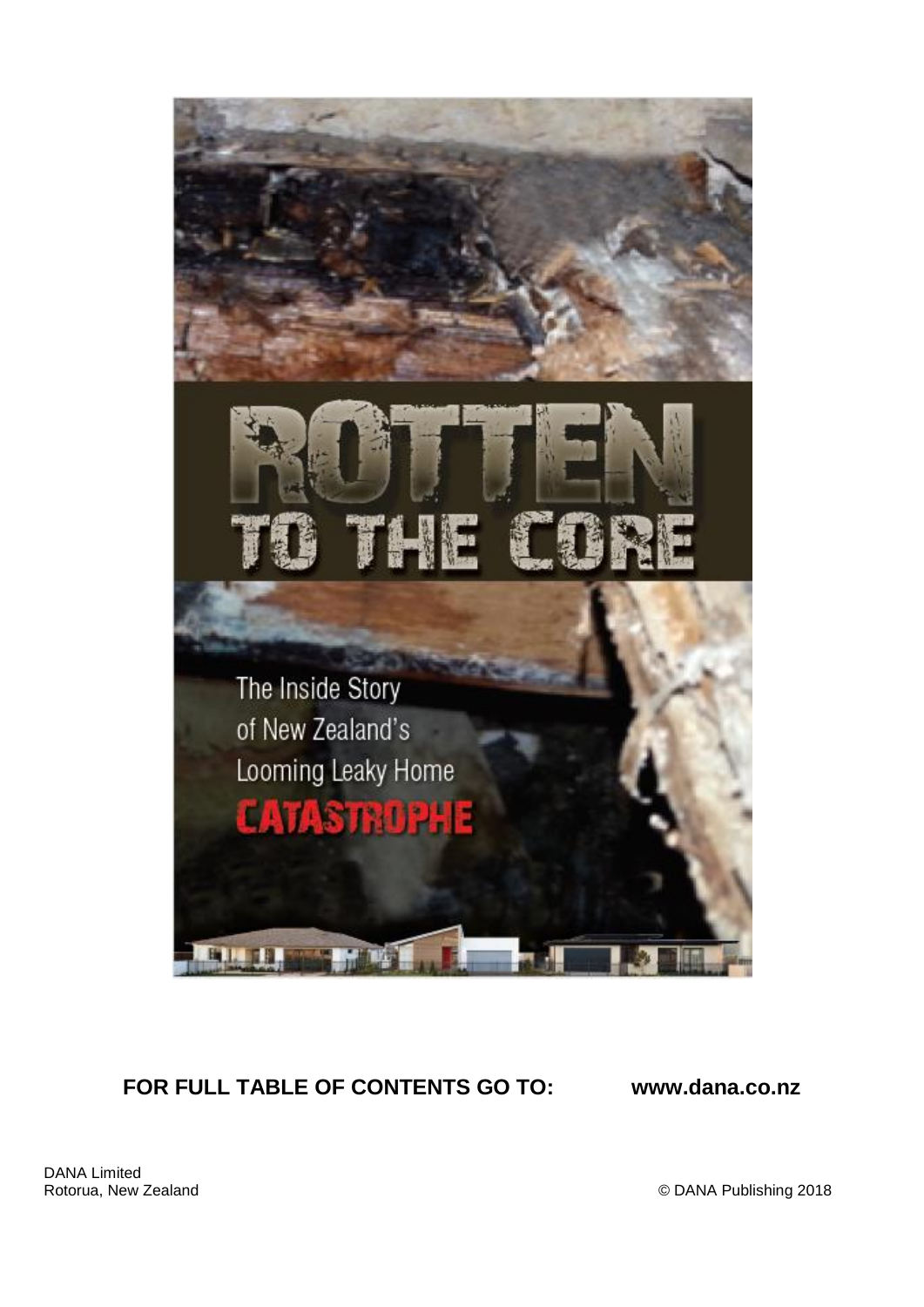## **ROTTEN TO THE CORE**

DANA Director Dennis Neilson has authored or co-authored more than 60 multi-client Reviews over the last 25 years. These have been on topics such as forest investment analysis, wood processing, wood trade, and country - regional - global forest industry sectors.

This 240 page *'book'* is the first written about a specific and especially a controversial subject: In this case a looming financial catastrophe and human crisis resulting from some fateful decisions made in the 1990s by industry and government leaders in the wood business, These were, in the author's opinion, incredibly irresponsible. They led to almost 400,000 houses being constructed, containing at least some highly perishable untreated radiata pine house framing timber (lumber) and roof trusses. How many have become / will become leaky?

When the 'inevitable' happened and some houses started to leak, much of the framing timber immediately started rotting. Repairs to the cladding and (especially) the rotting timber framing can now cost \$300,000 to \$1.0 million per apartment / house. The full cost of this catastrophe will never be known, but could be more than \$50 billion, and even double that.

What rotting radiata pine timber looks like inside a house ls this the biggest financial catastrophe ever?





|                          | <b>Report Chapters</b>                                |
|--------------------------|-------------------------------------------------------|
| <b>Executive Summary</b> |                                                       |
| Introduction             |                                                       |
| <b>Chapter 1</b>         | <b>Dedication: The Scientists who Roared</b>          |
| <b>Chapter 2</b>         | <b>Why Does Timber Rot</b>                            |
| <b>Chapter 3</b>         | <b>Background to Building Wooden Houses</b>           |
| <b>Chapter 4</b>         | Radiata Pine: New Zealand's Great Timber              |
| <b>Chapter 5</b>         | Government Involvement: 1930s-1951                    |
| <b>Chapter 6</b>         | The 1952 Royal Commission                             |
| <b>Chapter 7</b>         | Wood Treatment Standards: 1955-1995                   |
| <b>Chapter 8</b>         | <b>Commercial Interests versus Experts</b>            |
| <b>Chapter 9</b>         | <b>Leaky Homes - The International Experience</b>     |
| <b>Chapter 10</b>        | Carter Holt Harvey (CHH) and International Paper (IP) |
| <b>Chapter 11</b>        | Carter Holt Harvey in 2006-2017                       |
| <b>Chapter 12</b>        | Government Involvement: 1984-1992                     |
| Chapter 13               | <b>Wood Treatment Industry Changes: 1987-1995</b>     |
| <b>Chapter 14</b>        | <b>History of Boron Treatment levels</b>              |
| <b>Chapter 15</b>        | Why Did the Industry Want to Change                   |
| <b>Chapter 16</b>        | <b>Changes to Radiata Pine Harvest Ages</b>           |
| <b>Chapter 17</b>        | 1995 Decision and the Aftermath                       |
| Chapter 18               | <b>Industry Initiatives and Attitude: 1998-2003</b>   |
| <b>Chapter 19</b>        | <b>Other Sawmilling Companies: 1995-2004</b>          |
| <b>Chapter 20</b>        | Unlearning the Experience: 1995-2004                  |
| <b>Chapter 21</b>        | Events 2004/05-2015                                   |
| <b>Chapter 22</b>        | The Spread of Leaky Homes in New Zealand              |
| <b>Chapter 23</b>        | A 'Man-made' or 'Natural' Disaster                    |
| <b>Chapter 24</b>        | Events: 2016-2017                                     |
| <b>Chapter 25</b>        | <b>Leaky Homes Health Issues</b>                      |
| <b>Chapter 26</b>        | The Estimated Size of the Leaky Homes Crisis          |
| <b>Chapter 27</b>        | What Have We Learnt Over the Last 22 Years?           |
| <b>Chapter 28</b>        | <b>New Zealand's Slipping Building Standards</b>      |
| Chapter 29:              | <b>Steel Framing Gains Market Share</b>               |
| <b>Chapter 30</b>        | <b>Maior Legal Cases</b>                              |
| <b>Chapter 31</b>        | <b>Class Actions</b>                                  |

**Chapter 32 Conclusions Appendices: [Seven]**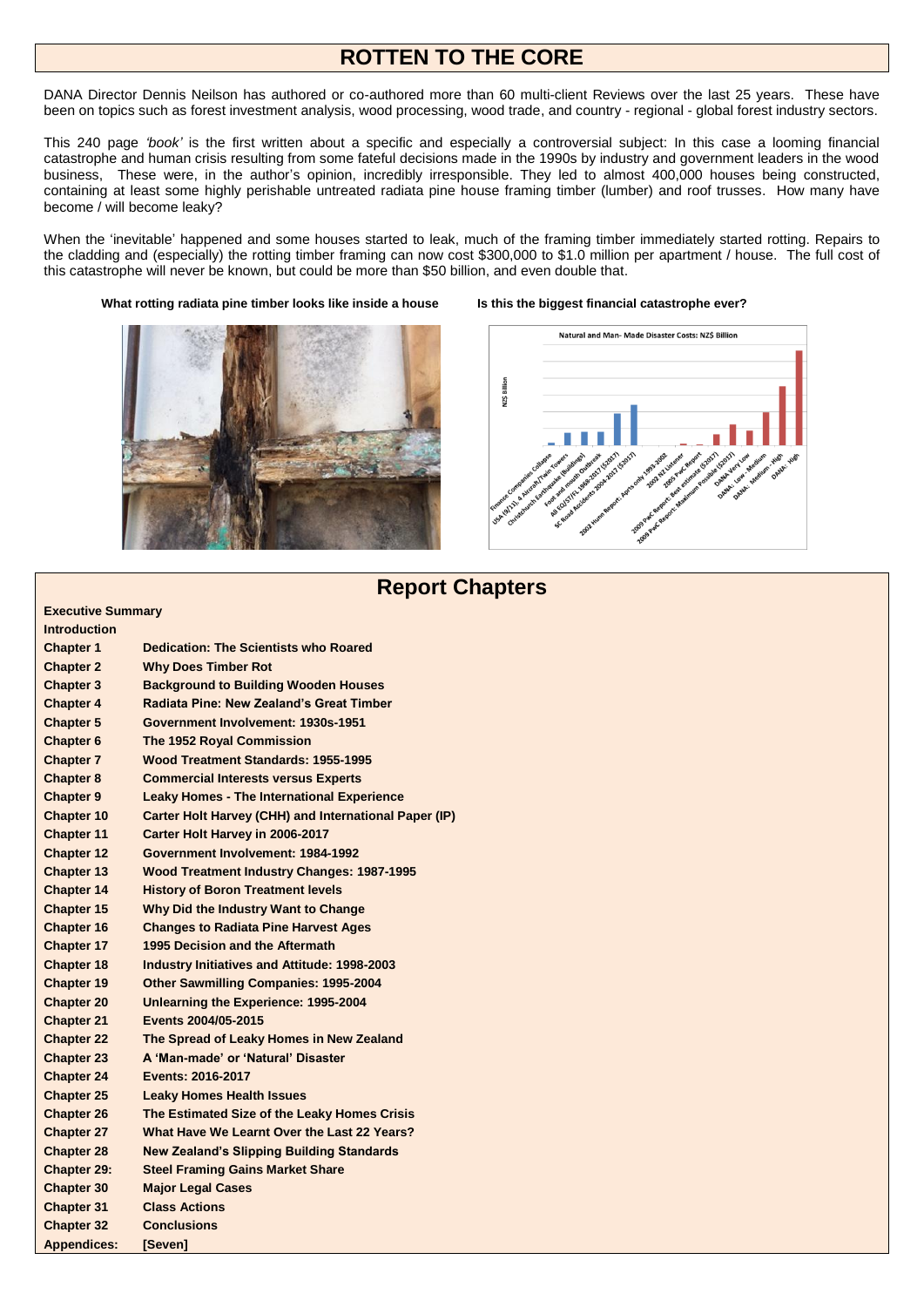### **THE INSIDE STORY OF NEW ZEALAND'S LOOMING LEAKY HOME CATASTROPHE**





**Rotting timber can turn your home into an empty shell – -- and into a repository of both rotting timber and toxic moulds**



What the brochure tells you **What you get when you visit** What you get when you visit



### **About the Author:**

**Dennis Neilson** is a Director of the New Zealand- based international forest industry advisory and publishing firm DANA Limited.

DANA undertakes resources and strategic planning, investment and marketing assignments, and has several NZ and international clients.

It has also authored /co-authored / published more than 60 multi-client reviews on forestry and forest products topics.

DANA also organises / co-organises conferences, seminars, field trips and industry tours around the world. In 2017-18 that included(s) in London, Rotorua & Taupo (NZ), Melbourne and Launceston (Australia), Kruger National Park in South Africa, Buenos Aires, NYC, China, and Cancun in Mexico.

**\$30 million worth of Leaky Apartments: Parnell Terraces under shrink wrapped plastic tents (the new native flower of NZ?). Hundreds/thousands of these buildings have been/are/ will be like this - from North Cape to the Bluff**

**Governments have been pouring more money into (even losing) America's Cup- campaigns than to help hundreds of thousands of Kiwi leaky home victims**





**To purchase: order and pay securely on-line at [www.dana.co.nz](http://www.dana.co.nz/) ; or complete the order form with payment details on the following page, scan and return to [admin@dana.co.nz](mailto:admin@dana.co.nz)**